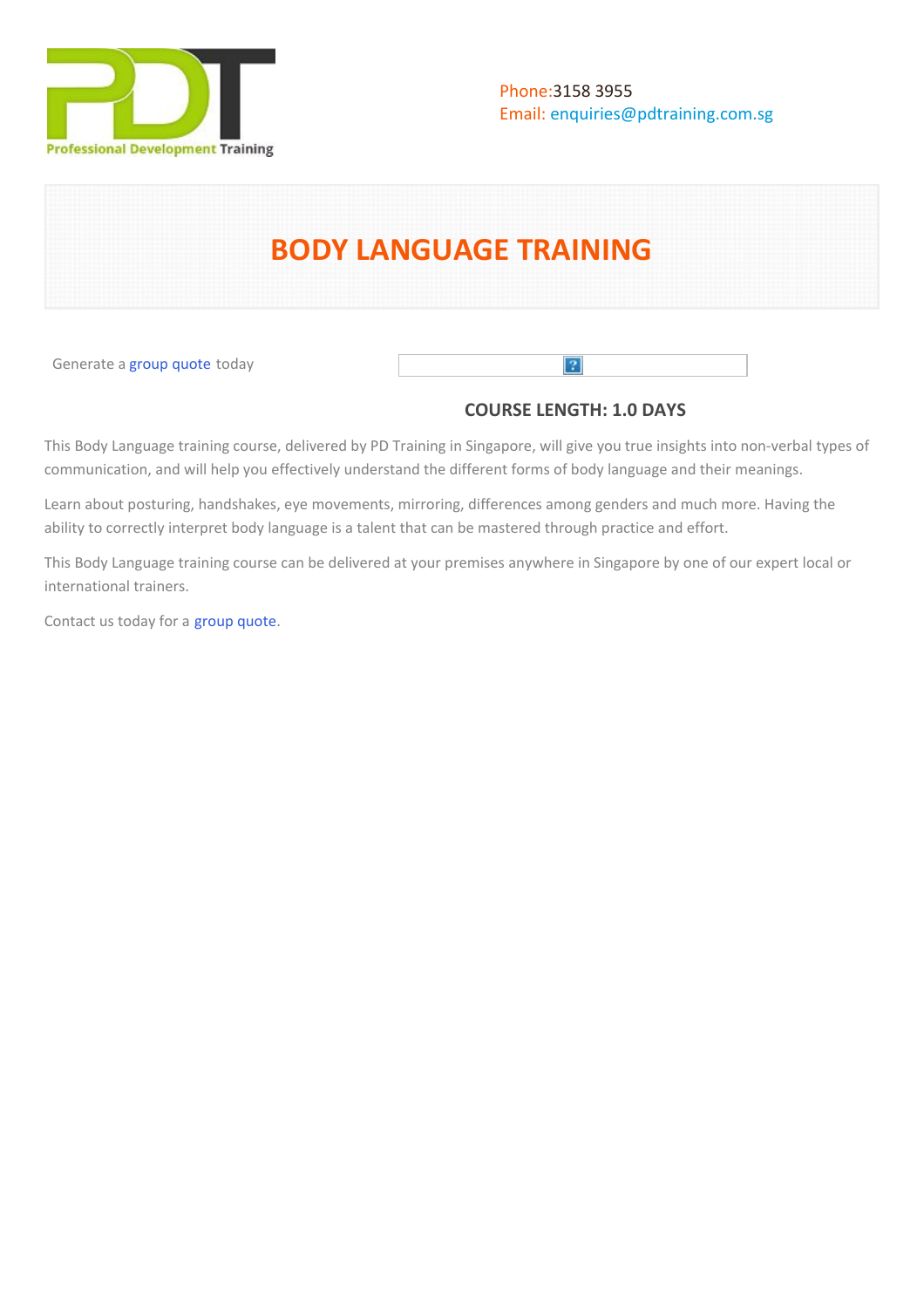# **BODY LANGUAGE TRAINING COURSE OUTLINE**

## **FOREWORD**

Body language is a powerful form of non-verbal communication, and through it you convey a range of emotions and reactions to others. While verbal and written communication will vary from country to country and region to region, human body language can be quite universal. Hence, learning how to make accurate interpretations of other's body language helps you build better relationships, especially in cross-cultural situations. Enroll in a Body Language training course from PD Training in Singapore today to become a more effective and complete communicator.

The ability to interpret body language is a skill that will enhance anyone's career, especially if you're working in multi-national organizations. Body language is a form of non-verbal communication, and it needs to be practiced like any other form of professional communication. Whether in sales, customer service or management, it is essential to understand the body language of others and exactly what your own body is communicating to others.

#### **OUTCOMES**

#### **In this course participants will:**

- ▶ Understand the range of nonverbal behaviors that comprise 'body language'
- **Inderstand the nuances of handshakes and touch**
- Understand how your personal style influences your body language
- Match body language to words
- $\blacktriangleright$  Know how to read facial expressions
- Interpret common gestures
- Interpret eye contact
- **Understand power poses**
- Know the sign of a fake smile and when someone is lying to you
- Understand the differences in body language across cultures

#### **MODULES**

#### Lesson 1: Meet The Ics Family

- Meet the Family
- Mr Proxemics
- **Mrs Haptics**
- Cousin Vocalics
- Uncle Chronemics
- **Godfather Kinesics**
- **Reflection**

#### Lesson 2: Becoming Who You Want To Be

- Aligning Verbal and Non-Verbal Communication
- Body Language and Emotion
- Common Gestures
- **Reflection**